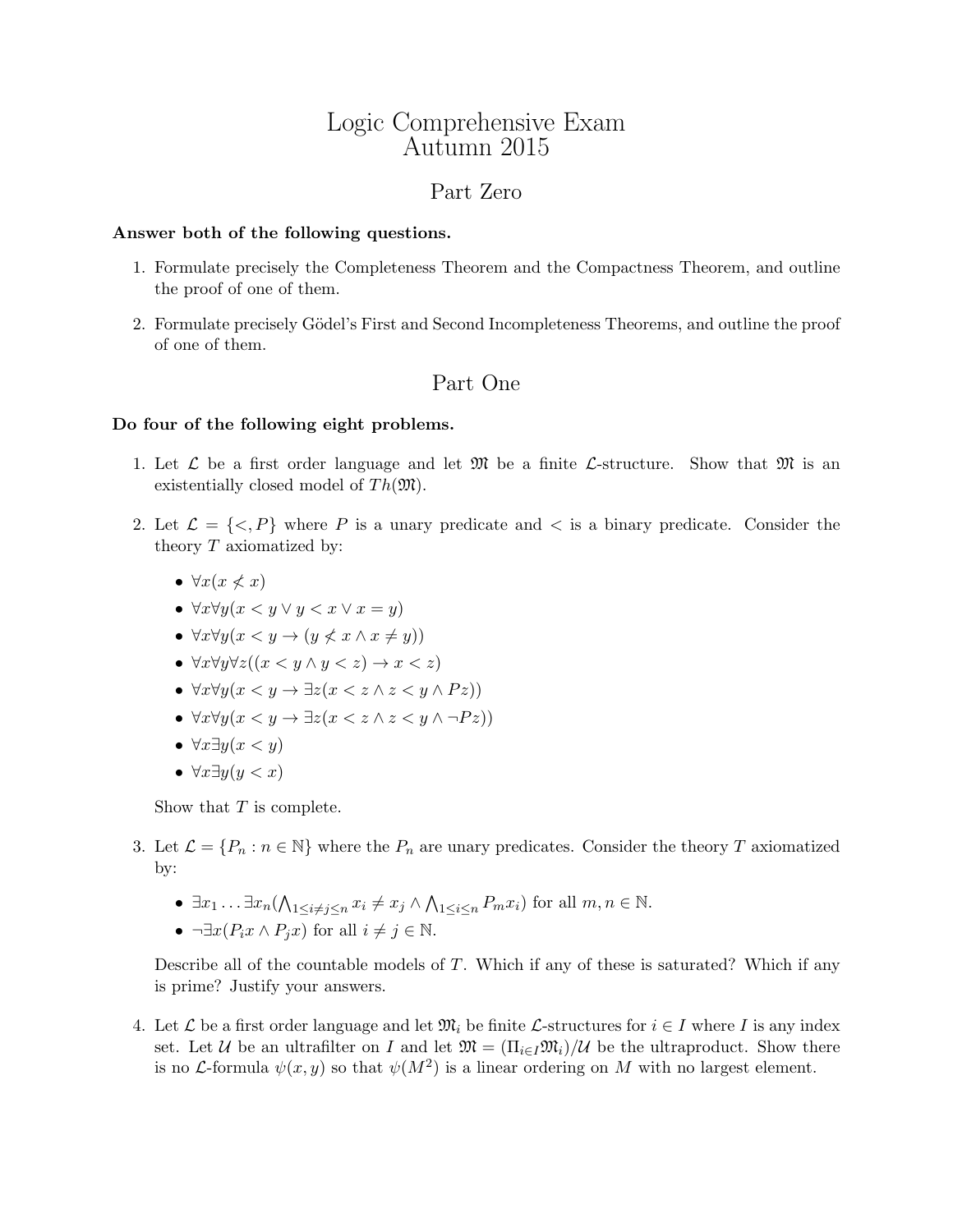- 5. Let T be a complete and model complete theory which is axiomatizable by a set of universal L-sentences. Suppose that  $\mathfrak{M} \models T$  and that  $f : M \to M$  is a  $\emptyset$ -definable function (i.e. the graph of f is an Ø-definable subset of  $M^2$ ). Show that if  $a \in M$  then there is an  $\mathcal{L}$ -term  $t(x)$ so that  $f(a) = t(a)$ .
- 6. Let T be a complete theory in a countable language. Suppose that  $\mathfrak{M}$  is a countable model of T which is atomic and countably universal (i.e. if  $\mathfrak{N}$  is any other countable model of T then  $\mathfrak N$  elementarily embeds into  $\mathfrak M$ ). Show that  $\mathfrak M$  is saturated.
- 7. Let M be an L-structure. Let  $\varphi(x)$  be an L-formula. Show that  $\varphi(M)$  is finite if and only if for all *L*-structures  $\mathfrak{N}$  if  $\mathfrak{M} \preceq \mathfrak{N}$  then  $\varphi(M) = \varphi(N)$ .
- 8. Let  $\mathcal L$  be a countable language which includes a countable set of constant symbols  $\{c_i : i \in \mathbb N\}$ . Let T be a complete L-theory so that for any L-formula  $\varphi(x)$  the sentence  $\varphi(c_i) \in T$  for some  $i \in \mathbb{N}$ . Show that there is a model  $\mathfrak{N}$  of T so that  $N = \{c_i^{\mathfrak{N}} : i \in \mathbb{N}\}.$

### Part Two

#### Do four of the following eight problems.

- 1. Let  $\mathcal L$  be a finite signature with no function symbols. Suppose that T is a complete  $\mathcal L$ theory with quantifier elimination. Show that the Boolean algebra of all  $\mathcal{L}$ -sentences, modulo equivalence under  $T$ , is finite.
- 2. Let T be a complete theory which is axiomatized by a decidable set A. Is it possible that T admits elimination of quantifiers, but does not admit effective elimination of quantifiers? Either give an example of such a  $T$  (and sketch a proof that it is an example of such a theory), or show that no such T exists.
- 3. Let  $A_0$  be an arbitrary finite subset of the theory of the structure  $\mathcal{N} = (\omega, 0, S, \langle , +, \cdot, E)$ . (Here E represents exponentiation, as a binary function.) Determine how many complete consistent extensions of  $A_0$  exist in this signature, and prove your answer.
- 4. Let S be an arbitrary c.e. subset of  $\omega$ . Prove that there exists a 1-reduction from its jump

$$
S' = \{ e \in \omega \; : \; \Phi_e^S(e) \downarrow \}
$$

to the set

$$
Fin = \{e : W_e \text{ is finite}\}.
$$

(It is not difficult to describe an actual 1-reduction, but other proofs are also possible.)

- 5. Let U and V be  $\Pi_1$  subsets of  $\omega$ , with  $\overline{U} \subset V$ . Prove that the intersection  $(U \cap V)$  is a least upper bound of the sets  $U$  and  $V$  under Turing reducibility.
- 6. Let f be a total computable function with ran(f)  $\subseteq \{0, 1, \ldots, 9\}$ , and write  $a_n = f(n)$ . One might think of  $f$  as giving a "computable real number" with decimal representation  $0.a_0a_1a_2a_3\dots$  Set  $S_1(f)$  to be the set of those finite strings  $\rho$  of digits which "appear" in this number, i.e., such that for some m, we have  $(\forall i < |\rho|) a_{m+i} = \rho(i)$ .
	- Show that  $S_1(f)$  must be computably enumerable.
	- Give an example of a computable function f for which  $S_1(f)$  is not computable.